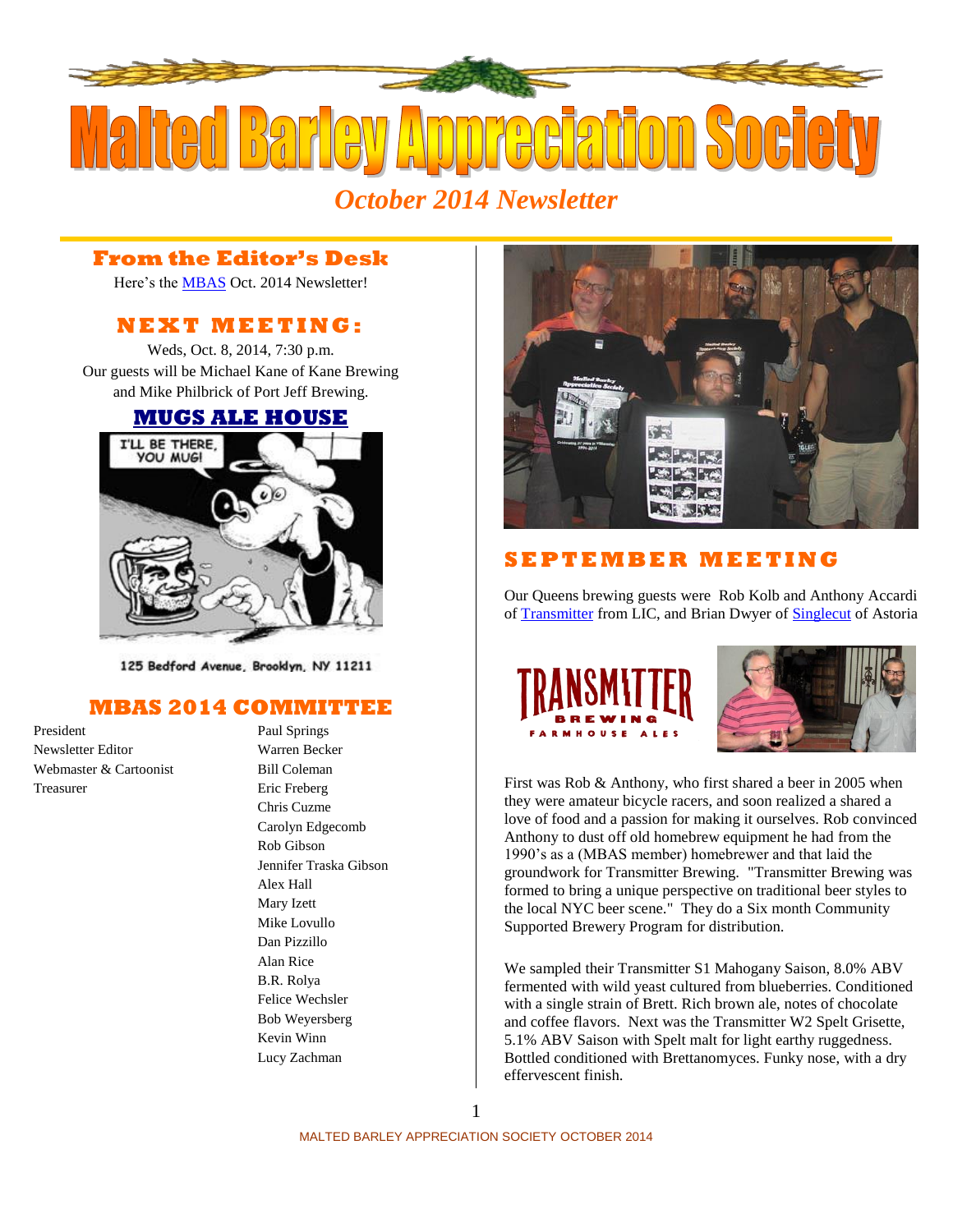

## SINGLECU **BEERSMITHS**



A "single cut" is a body style of guitar, Singlecut is a music centric and incorporates Rock 'n Roll in all aspects of their brewery. With the exception of the "19-33" Queens Lagrrr! all of SC beers are named after musicians. 19-33 is our address and the year Prohibition ended. Singlecut is the first microbrewery to operate in Queens since then. Their 5,000-square-foot microbrewery and tasting room was created by owner Rich Buceta, who began at Greenpoint Beer Works. In the 25-seat tasting room, with mahogany walls, red oak communal tables and hanging metallic lamps, you can drink, eat, and take your beer to go in a growler. Their stage for live performances adjoins the tasting room. Singlecut's Brewer Brian shared these beers with the MBAS.





2

MALTED BARLEY APPRECIATION SOCIETY OCTOBER 2014